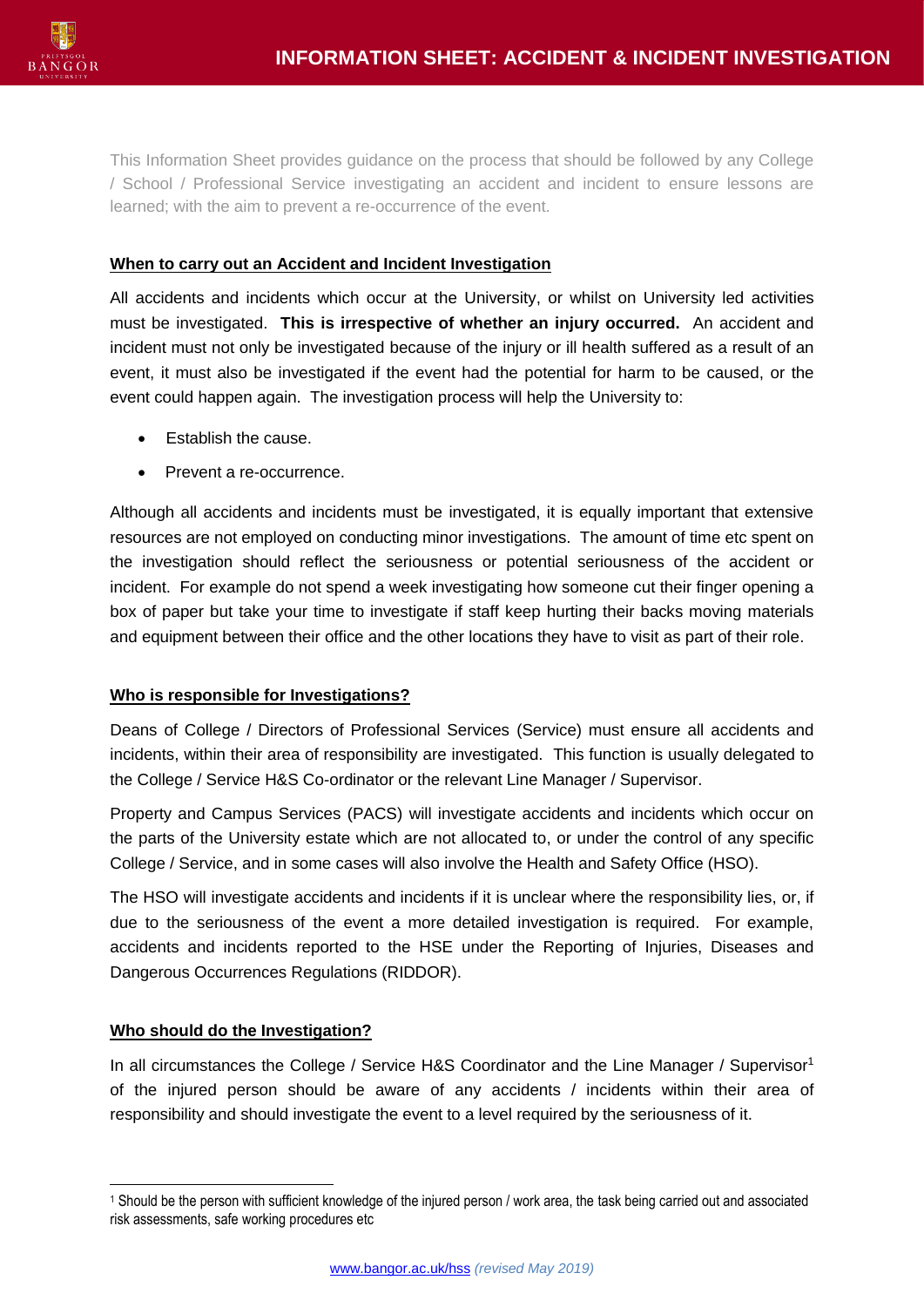Other persons who may be involved in the investigation process are:

- Staff Representatives (Trades Unions, Non-Trades Unions).
- Student Representatives.
- Property and Campus Services (if a site or building issue is involved) and the HSO.

The numbers of persons involved should be kept to a minimum, to those with sufficient knowledge of the staff / student involved, the activity being undertaken, the work environment and any associated processes or procedures.

Staff and Student Representatives should be given the opportunity to participate if required and may even undertake their own separate investigation if felt appropriate.

## **NOTE: The HSO will lead all investigations into accidents / incidents that require notification to the Statutory Authorities.**

## **The Investigation Process**

Line Managers, H&S Co-ordinators or Safety Representatives will usually start an investigation as a result of a verbal report. However, sometimes it is due to the receipt of an Accident and Incident Form which is why it is so important to complete them promptly.

Whoever investigates though, it is important it takes place as soon as possible when witness(es) have a clear memory of what happened and the conditions will be similar.

The **SIX** Investigation Principles are:

- 1. **WHO:** Who was involved or injured (if anyone)?
- 2. **WHEN:** When did the accident or incident occur?
- 3. **WHERE:** Exactly where did the accident / incident occur?
- 4. **HOW:** What happened to cause the accident / incident?
- 5. **WHY:** Why did the accident / incident occur?
- 6. **ACTIONS:** What can be done to prevent the accident / incident happening again?

#### **Review**

It is essential that, if required, lessons are learned through the investigation process and that any actions are implemented in a timely manner and tracked until completion.

A process to formally review accidents, incidents and investigations should be incorporated into the local College / Service management structure. For example, included as an agenda item for discussion at Team Meetings, H&S Focus Groups and / or more formally at the College / Service H&S Committee.

In addition, systems must be put in place to communicate relevant information to others as required, for example a revised risk assessment via Blackboard, group email, Noticeboards, Newsletters etc.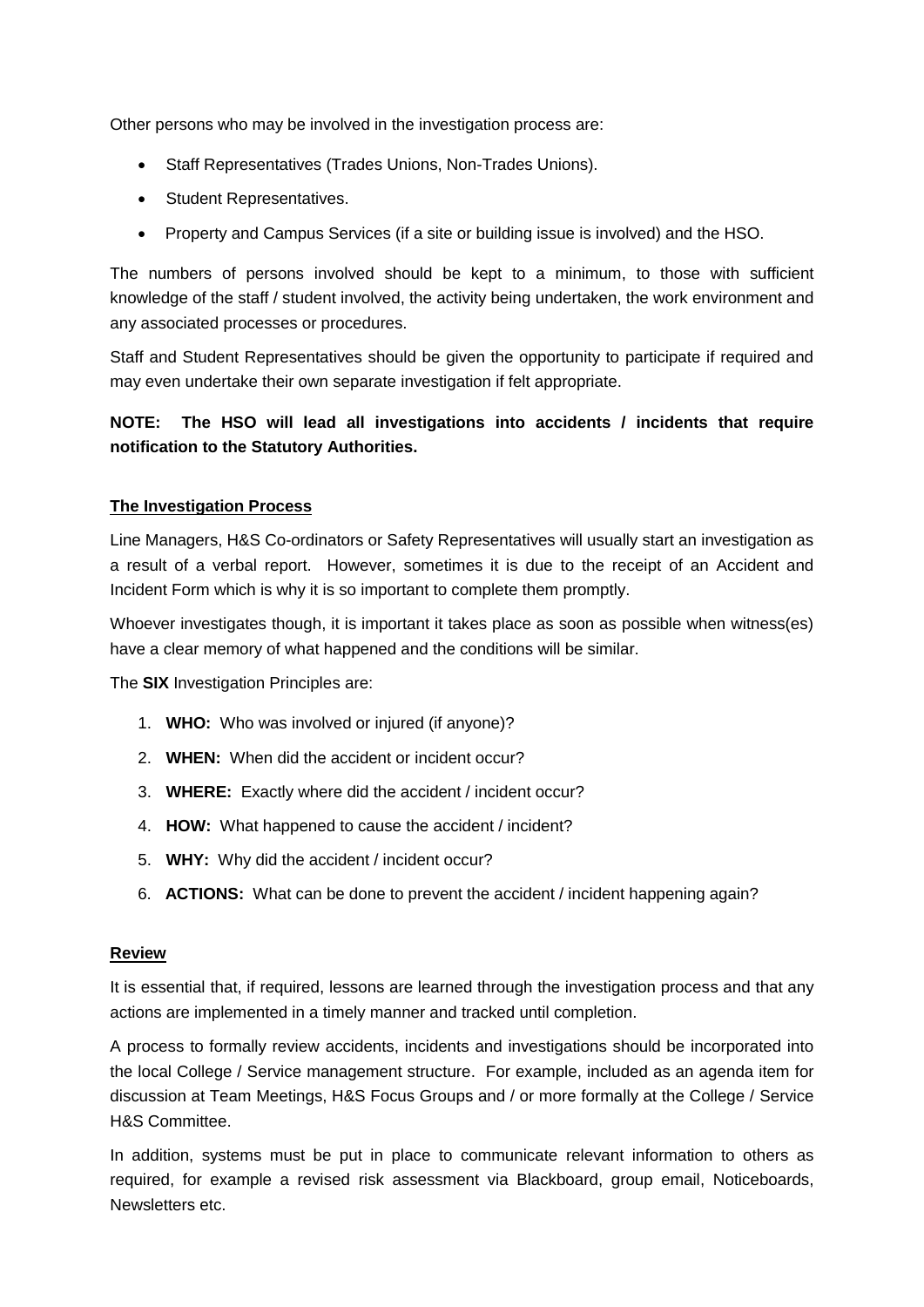# **What to Consider**

| Planning                            | The investigation should establish the facts to identify the cause and make<br>recommendations to prevent or minimise the effect of a re-occurrence.                                                                                                                                                                                                                                                                                                |  |  |  |
|-------------------------------------|-----------------------------------------------------------------------------------------------------------------------------------------------------------------------------------------------------------------------------------------------------------------------------------------------------------------------------------------------------------------------------------------------------------------------------------------------------|--|--|--|
| <b>The Scene</b>                    | Inspect the scene as soon as possible and if necessary cordon the area off<br>to avoid disturbance. Examine the environmental conditions and any<br>equipment and fittings (isolate until safety is assured). Take pictures,<br>make sketches, gather evidence such as tools, substances and any<br>relevant documentation; signing in sheets, permits to work, risk<br>assessments, making a note of where the items were taken from.              |  |  |  |
| Witness (es)                        | Seek the views and observations of anyone who saw the incident.                                                                                                                                                                                                                                                                                                                                                                                     |  |  |  |
| <b>Witness</b><br><b>Statements</b> | If the incident was serious, witness statements will be needed. Witnesses<br>should be interviewed one at a time; at the scene or in an informal setting.<br>Put any witness at their ease. Clarify they can be accompanied and the<br>purpose is to identify the cause and not to apportion blame. Do not put<br>words in their mouth, but encourage them to speak freely.<br>Take notes of what is said, asking the witness to read what has been |  |  |  |
|                                     | written at the end, signing their statement if they wish.                                                                                                                                                                                                                                                                                                                                                                                           |  |  |  |
| Reporting and<br>Concluding         | The detail and complexity of the report should reflect the nature of the<br>accident / incident and should follow the six principles outlined above.<br>Whilst carrying out the investigation think about:                                                                                                                                                                                                                                          |  |  |  |
|                                     | The scene – environmental conditions, the time, housekeeping,<br>$\circ$<br>weather, lighting etc.                                                                                                                                                                                                                                                                                                                                                  |  |  |  |
|                                     | The equipment, materials and activity – consider the nature of the<br>$\circ$<br>equipment, machinery, chemicals and materials. How much was<br>used, in what way – are there records eg stock inventories,<br>maintenance and usage records?                                                                                                                                                                                                       |  |  |  |
|                                     | People – did the injured person and others involved have the<br>$\circ$<br>necessary experience and capability to undertake the task eg<br>training, inductions?                                                                                                                                                                                                                                                                                    |  |  |  |
|                                     | Management Controls – are safety procedures in place eg risk<br>$\circ$<br>assessments, policies, supervision levels? Are these used and do<br>people know about them eg Inductions, signs, Handbooks?                                                                                                                                                                                                                                              |  |  |  |
|                                     | Concluding – what caused the accident / incident usually becomes<br>$\circ$<br>clear following careful consideration of the facts.                                                                                                                                                                                                                                                                                                                  |  |  |  |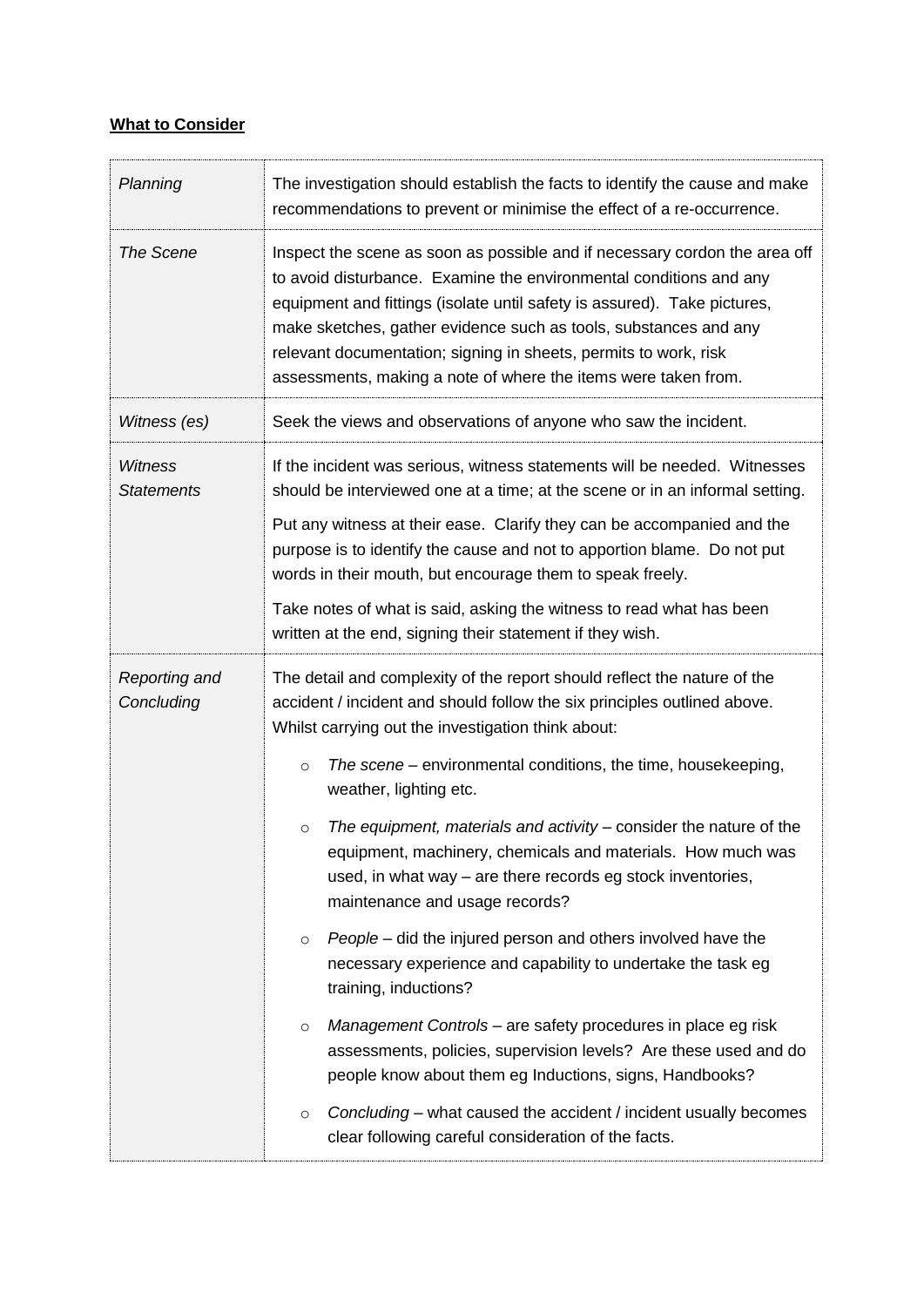### **Example Investigation**

The following is a spoof accident with the findings of the Investigation below. The headings follow the Six Principles outlined above, which can be found on the attached Accident and Investigation Form, found at the back of the University's Accident and Incident Form which is available on the [Health & Safety](https://www.bangor.ac.uk/hss/forms/forms.php.en) Website.

### **Setting the Scene**

Mary Bloggs sprained her left ankle after slipping on the steps below.

Mary had been taking the last of numerous bin bags (pictured below) to the waste collection point, located down a flight of steps, when she fell.



**Bin bags**





**Steps**

**Shoes worn at time**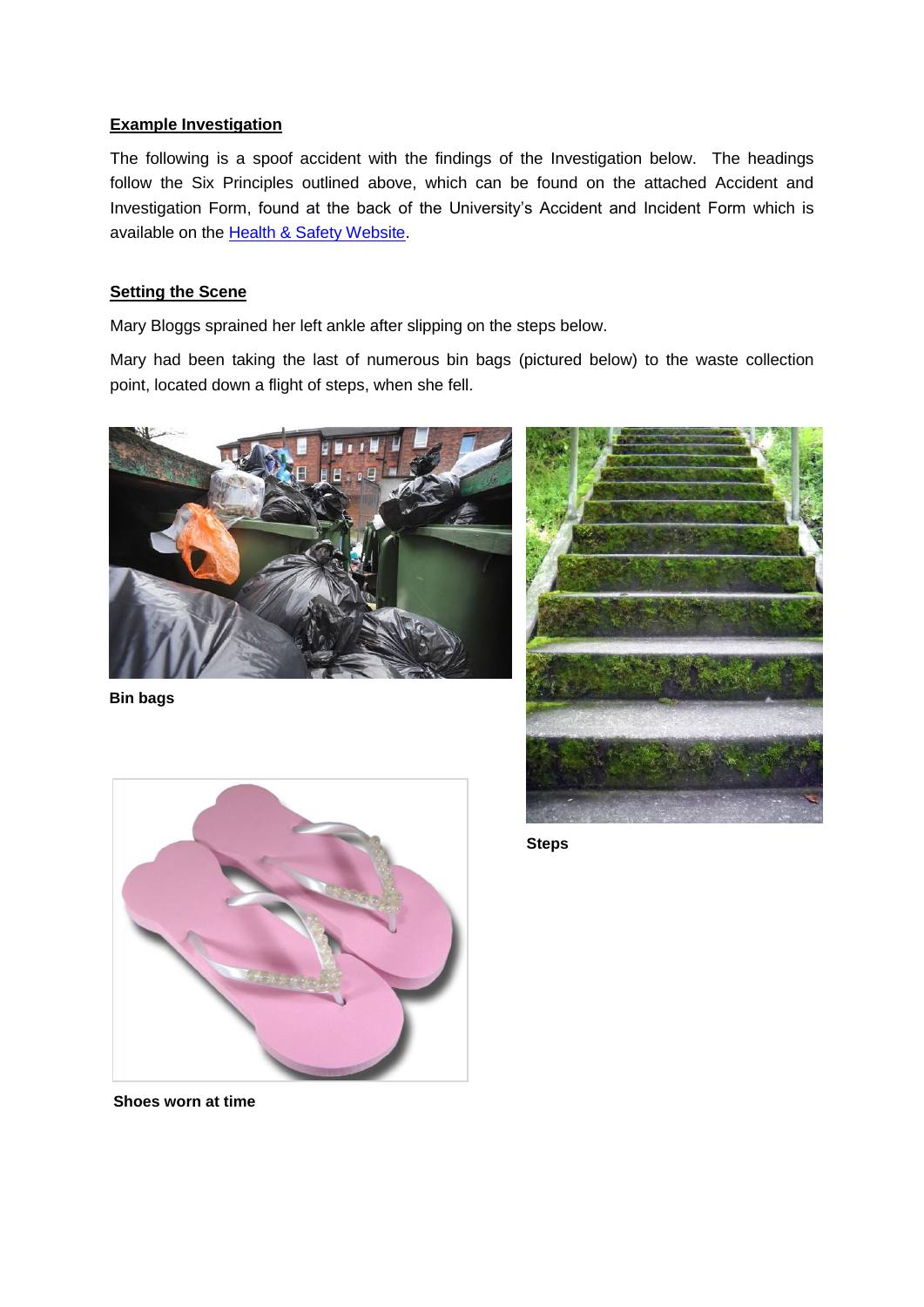## **PART G – ACCIDENT / INCIDENT INVESTIGATION<sup>2</sup>**

- o All accidents and incidents which occur at the University or whilst on University led activity MUST be investigated.
- o The amount of time and resources spent on the investigation should reflect the seriousness or potential seriousness of the accident / incident, it DOES NOT just depend on whether someone was injured. Further guidance can be found on the HSO Website.
- o An investigation should ascertain the following:
	- o Collect / preserve evidence. **Take pictures if possible.**
	- o Who was involved or injured (if anyone)?
	- o When did the accident / incident occur?
	- o Where did the accident / incident occur?
	- o How did the accident / incident occur?
	- o Why did the accident / incident occur?

 $\overline{a}$ 

o The action to take to prevent it happening again.

| Name of Person(s)<br>undertaking the<br>Investigation:      | Ivor Mop (Domestic Manager)                                                                                                                                                                |
|-------------------------------------------------------------|--------------------------------------------------------------------------------------------------------------------------------------------------------------------------------------------|
| Date of Investigation:                                      | 14 <sup>th</sup> June 2014                                                                                                                                                                 |
| Names of person(s)<br>interviewed (witnesses):              | Mary Bloggs (no other witnesses)                                                                                                                                                           |
| Who was involved /<br>injured?                              | Mary Bloggs, Domestic                                                                                                                                                                      |
| When did the Accident /<br>Incident occur?                  | 13 <sup>th</sup> June 2014, Time: 10.00am                                                                                                                                                  |
| Where did the Accident /<br>Incident occur?                 | Entrance steps to Trump Tower, College Road, Top College Site                                                                                                                              |
| How did the Accident /<br>Incident occur, what<br>happened? | Mary slipped on the steps whilst taking the last of the 20 bin bags<br>$\bullet$<br>stored in the entrance hall to the main waste collection point at<br>the bottom of the entrance steps. |
|                                                             | The bin bag shifted causing Mary to move to one side so she lost<br>$\bullet$<br>her balance and fell down the final two steps.                                                            |
|                                                             | Mary sprained her left ankle as a result of the fall and had to go<br>to her Doctors to have it bandaged.                                                                                  |

<sup>2</sup> Taken from the University's Accident and Incident Form [www.bangor.ac.uk/hss/inflink/accidentandincidentfinalb.php.en](http://www.bangor.ac.uk/hss/inflink/accidentandincidentfinalb.php.en)